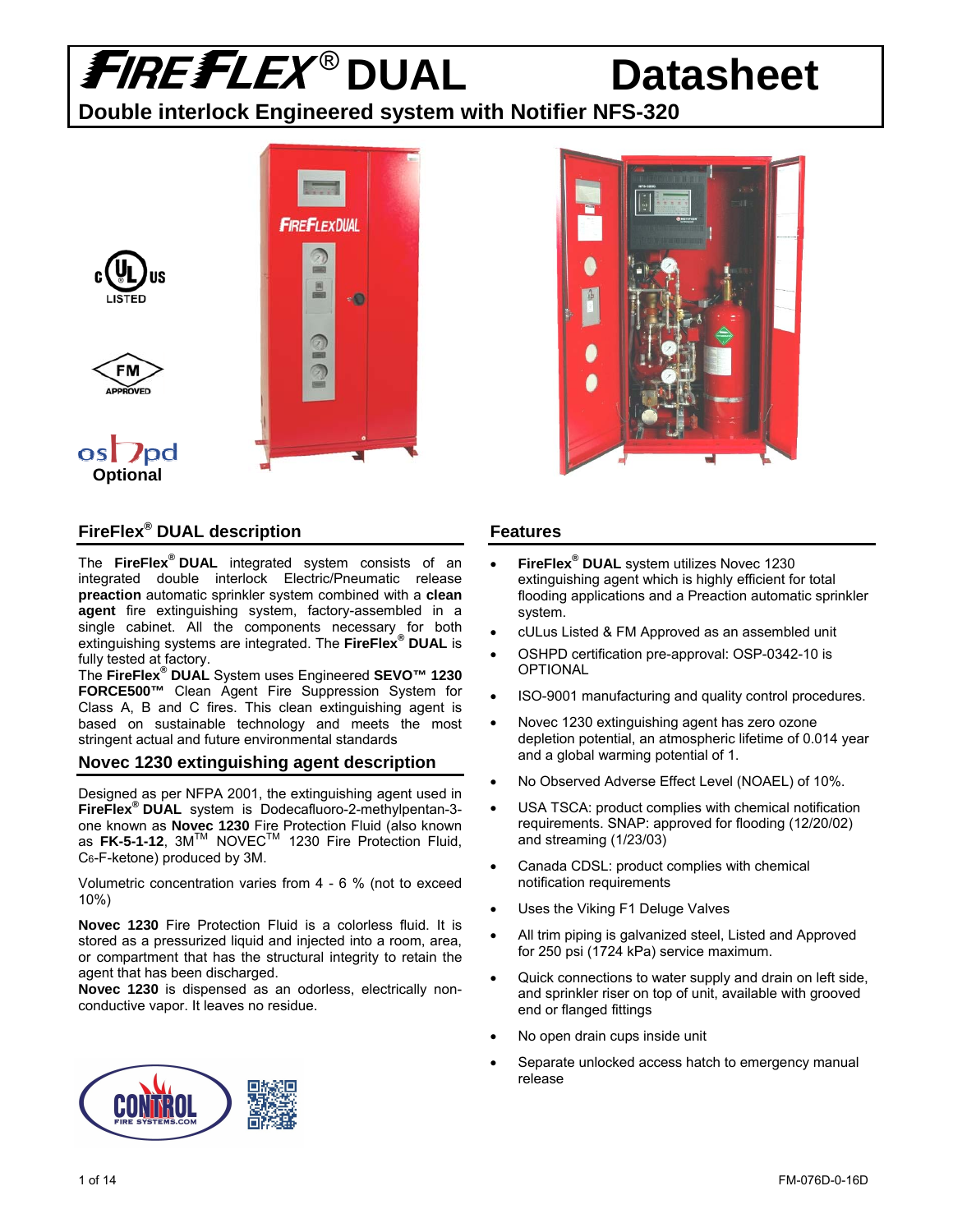## ® **DUAL Datasheet Double interlock Engineered system with Notifier NFS-320**

#### **System configurations**

- 2" Double Interlock Preaction combined with single NOVEC cylinder, electric release
- 3" Double Interlock Preaction combined with single NOVEC cylinder, electric release

| <b>Cabinet</b> | Size of cylinder (lbs) |     |     |     |     |     |  |
|----------------|------------------------|-----|-----|-----|-----|-----|--|
| width          | 40                     | 76  | 164 | 322 | 601 | 850 |  |
| 36"            |                        |     | n/a | n/a | n/a | n/a |  |
| 46"            | n/a                    | n/a |     |     |     | n/a |  |
| 52"            | n/a                    | n/a | n/a | n/a | n/a |     |  |

#### **Sequence of operation**

#### **Automatic release**

- 1. Actuation of a detector from one detection zone:
	- a) "ZONE 1" (or "ZONE 2") message appears on the display.
	- b) "FIRE ALARM" lamp flashes until acknowledged.
	- c) "ALARM" audible devices activate.
	- d) "ALARM" contacts activate.
	- e) Preaction solenoid valve *(F1)* activates.

**Note:** Preaction piping network will not yet be filled with water.

- 2. Actuation of a detector from the other detection zone for crossed zones configuration):
	- a) "ZONE 2" (or "ZONE 1") message appears on the display.
- 3. Discharge sequence occurs:
	- a) "PRE-DISCHARGE" and "DISCHARGE" lamps illuminate steady.
	- b) "PRE-DISCHARGE NOVEC 1230" contacts activate.
	- c) Pre-discharge delay starts (not exceeding 60 sec).
	- d) "SECOND STAGE ALARM" audible devices activate.

**Note:** The abort station will prevent the **NOVEC 1230** discharge as long as being maintained if activated during the pre-discharge delay.

- 4. After pre-discharge delay is completed:
	- a) "PRE-DISCHARGE" lamp turns off.
	- b) **NOVEC 1230** electric actuator *(C)* activates.
	- c) "DISCHARGE NOVEC 1230" contact activates.

If **NOVEC 1230** discharge switch option is selected:

- d) "DISCHARGE NOVEC" message appears on the display.
- 5. After a preaction sprinkler head fuses:
	- a) Deluge valve *(A1)* opens; water will flow into sprinkler piping network and out of sprinklers and any openings on the system.
	- b) "WATERFLOW PREACTION" message appears on the display.
	- c) "WATERFLOW PREACTION" contact activates.

#### **4.4.2 Manual release**

- 1. Actuation of a manual release pull station within the system:
	- a) "MANUAL RELEASE" message appears on the display.
	- b) "FIRE ALARM" light flashes until acknowledged.
	- c) "ALARM" audible devices activate.
	- d) "ALARM" contacts activate.
	- e) "PRE-DISCHARGE" and "DISCHARGE" lamps illuminate steady.
	- f) Preaction solenoid valve *(F1)* activates.

**Note:** Preaction piping network will not yet be filled with water.

- g) "PRE-DISCHARGE NOVEC 1230" contacts activate.
- h) Pre-discharge delay starts (not exceeding 30 sec).
- i) "SECOND STAGE ALARM" audible devices activate.
- 2. After pre-discharge delay is completed:
	- a) "PRE-DISCHARGE" lamp turns off.
	- b) **NOVEC 1230** electric actuator *(C)* activates.
	- c) "DISCHARGE NOVEC 1230" contact activates.
- If **NOVEC 1230** discharge switch option is selected:
	- d) "DISCHARGE NOVEC" message appears on the display.
- 3. After a preaction sprinkler head fuses:
	- a) Deluge valve *(A1)* opens; water will flow into sprinkler piping network and out of sprinklers and any openings on the system.
	- b) "WATERFLOW PREACTION" message appears on the display.
	- c) "WATERFLOW PREACTION" contact activates.
- **Note:** At any time, if the optional mechanical activator *(J)* is activated, the **NOVEC 1230** will be released.

At any time, if the emergency release valve *(B10)* is activated, the preaction piping network will be filled with water.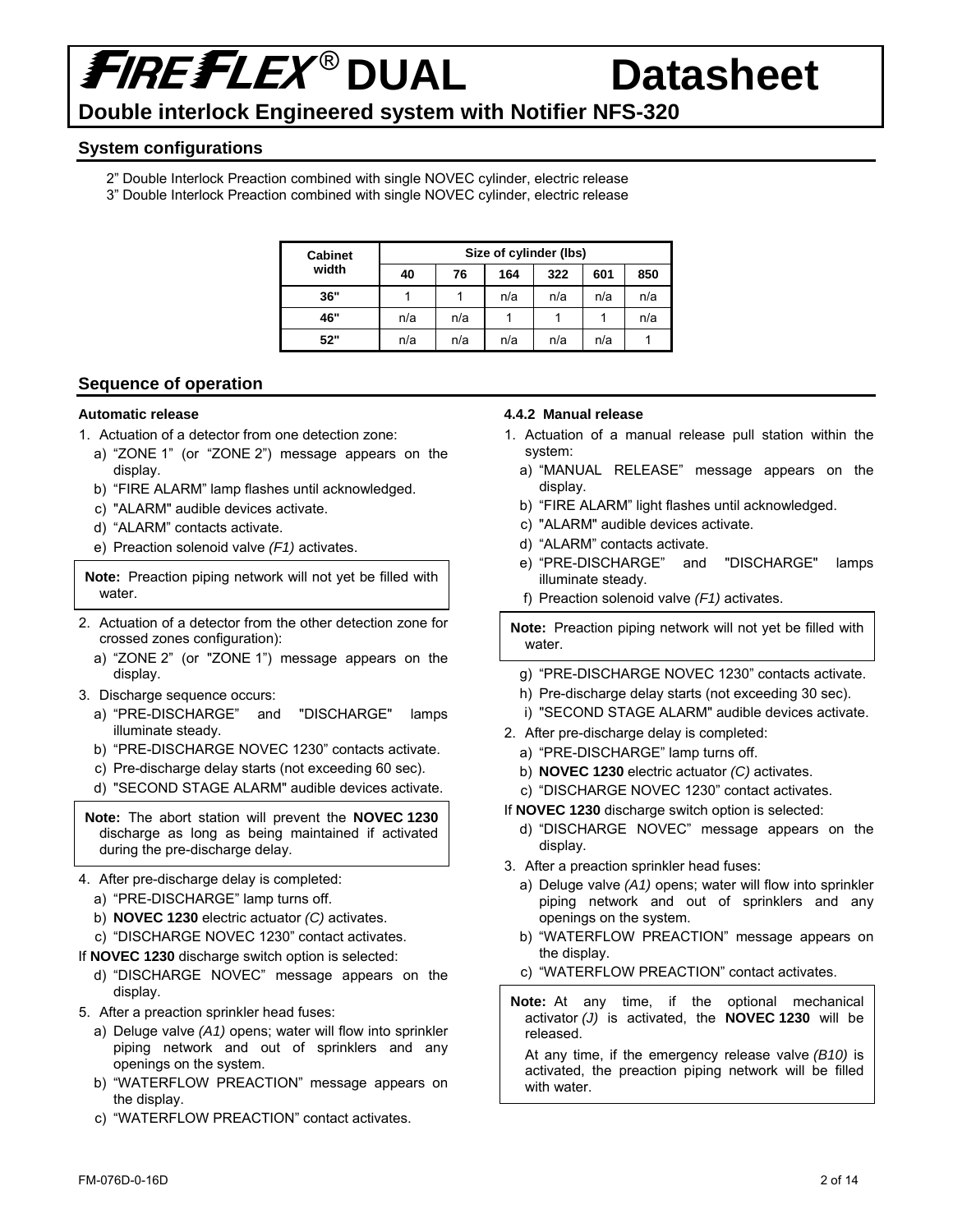**Double interlock Engineered system with Notifier NFS-320** 

#### **Standard equipment**

#### **Cabinet**

The **FireFlex® DUAL** unit cabinet is made of sturdy 14 gauge steel. All surfaces are rust proof coated, inside and outside, with fire red, oven baked polyester powder on phosphate base. Cabinet is provided with one or two doors, all provided with a neoprene gasket to absorb vibrations.

Electrical junction boxes are integrated inside the cabinet for connection of AC power, detection system, auxiliary contacts and signaling devices. Knockouts can be drilled by the installing contractor on-site. Cabinet doors are provided with hinges that can easily be disassembled on site to remove the door assemblies for servicing.

#### **Standard SEVO SYSTEMS equipment**

#### **Agent storage cylinder**

The agent storage cylinder by SEVO Systems is a steel pressure vessel manufactured, tested and stamped in accordance with DOT 4BW500 or DOT 4BA500, TC (Transport Canada).

The agent storage cylinder is designed to hold the clean agent at a normal operating pressure of 500 psi (34.5 bar) at 70°F (21.1°C). The agent storage cylinders are suitable use at temperatures of 0°F (-17.8°C) to130°F (54.4°C).

A rupture disc is connected to the cylinder body to serve as a pressure relief device to protect the cylinder against excessive internal pressure. The disc rupture point is in the range of 864 psi (59.5 bar) to 950 psi (65.5 bar) at 70°F (21.1°C).

**Cylinder filling range** 

| FireFlex <sup>®</sup> 1230 Cylinders      |             |  |  |  |  |
|-------------------------------------------|-------------|--|--|--|--|
| <b>Size</b><br><b>Fill Capacity (lbs)</b> |             |  |  |  |  |
| 40                                        | $16 - 40$   |  |  |  |  |
| 76                                        | $31 - 76$   |  |  |  |  |
| 164                                       | $66 - 164$  |  |  |  |  |
| 322                                       | $129 - 322$ |  |  |  |  |
| 601                                       | $241 - 601$ |  |  |  |  |
| 850                                       | 366 - 854   |  |  |  |  |

#### **Control panel** (Self-contained system only)

- $\Box$  120 VAC / 60 Hz, 165VA.
- 220 VAC / 50 Hz, 185VA.
- □ 12VDC / 18Ah batteries. (factory installed)
- □ Single Zone detection (Activated by Zone 1 **or** Zone 2)
- Crossed-Zone detection (Activated by Zone 1 **and** Zone 2)

The release control panel integrated into the **FireFlex® DUAL** cabinet is Notifier's Model **NFS-320**. This panel includes two Class A or B, programmable detection zones; four Class B supervisory zones and four Class A or B, programmable output circuits.

Programming of the control panel made by Fireflex System Inc and password protected. The panel is compatible with many types of fire alarm & supervisory devices such as linear heat detectors, spot-type heat and smoke detectors, water flow and release indicators, low and high air pressure switches, manual pull stations.

The control panel also includes an alphanumeric display with 2 lines of 40 characters describing all the system conditions, as well as a set of red and yellow LED lamps individually indicating the alarm and trouble conditions of the system

Easy to operate control buttons are also provided to activate and operate the system's various functions.

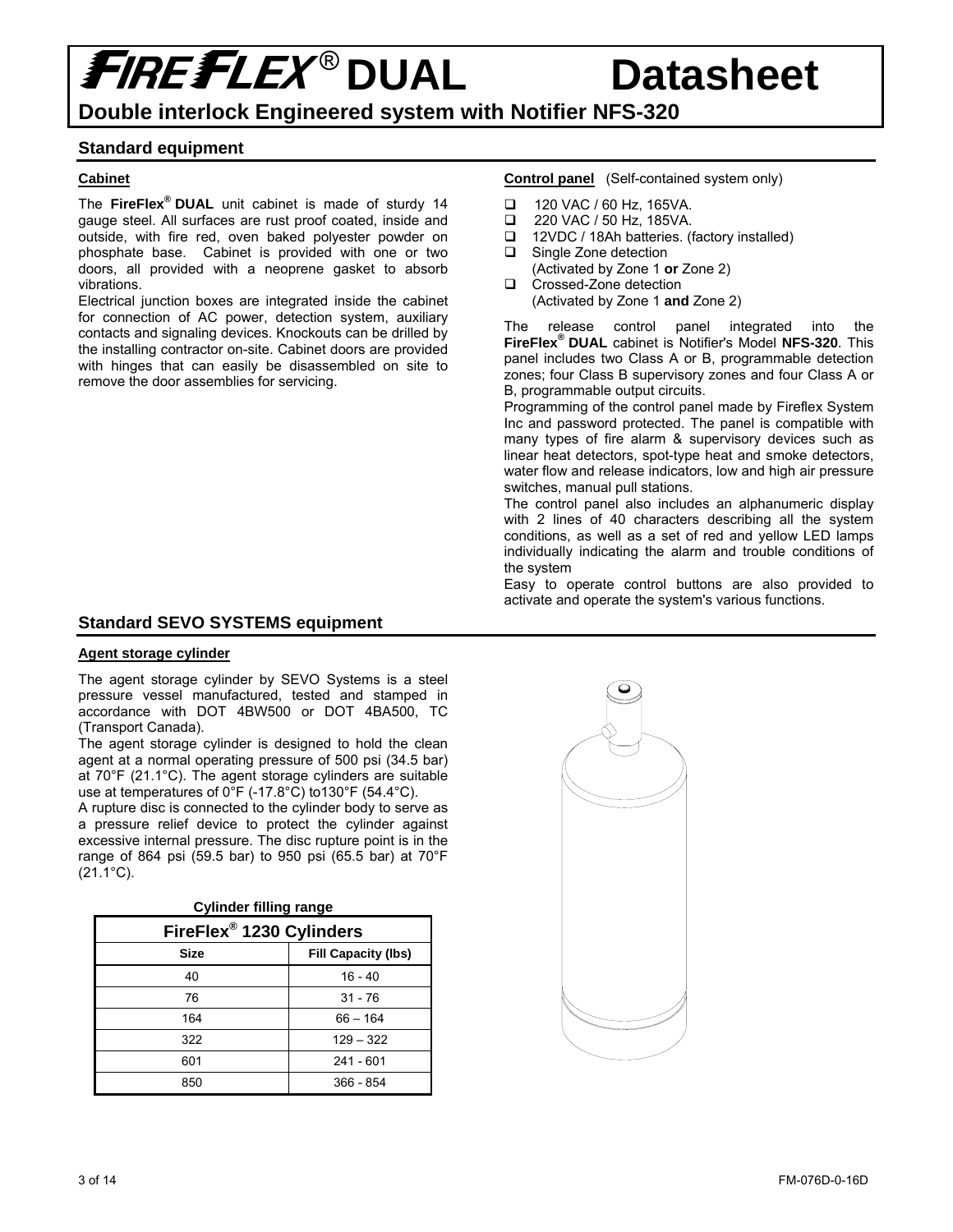## ® **DUAL Datasheet**

### **Double interlock Engineered system with Notifier NFS-320**

#### **Standard SEVO SYSTEMS equipment (cont'd)**

#### **Discharge valve**

The discharge valve is a Brass construction backpressure type valve. The piston in the valve bore is equipped with a copolymer seal that keeps the **Novec 1230** under pressure within the cylinder. A small hole in the axis of the piston allows the cylinder pressure to equalize on both sides of the piston. Since the area at the top of the piston is greater than the area at the bottom of the piston, the net force seals the piston against the valve discharge outlet. When the cylinder pressure on the top of the piston is released by means of automatic or manual actuation, the cylinder pressure acting against the piston causes it to slide to its fully open position allowing agent discharge.

The 40 lb and 76 lb cylinders are equipped with a 1" valve. The 164 lb cylinders are equipped with a 1  $\frac{1}{4}$ " valve. The 322 lb. and 601 lb. cylinders are equipped with 2 ½" valves and the 850 lb cylinders are equipped with a 3" valve.



### **Nozzles**

The Sevo® nozzles are designed to provide rapid and thorough vaporization and distribution of agent with the air in the protected space. Standard nozzles are made of aluminum.

Engineered system nozzles are available in five pipe sizes,  $1/2$ , 1, 1- $1/2$ , 2 and 2- $1/2$ , 180 $\degree$  and 360 $\degree$  discharge pattern. Each nozzle has a standard female pipe thread for attachment to discharge piping. Nozzle shall be spaced in accordance with the instructions in the **"Engineered system design manual".** Each nozzle shall be marked with the Sevo® Systems part number.

| $\Box$ 1/2" @ 180°   | $\Box$ 1/2" @ 360°   |
|----------------------|----------------------|
| $\Box$ 1" @ 180°     | $\Box$ 1" @ 360°     |
| $\Box$ 1-1/2" @ 180° | $\Box$ 1-1/2" @ 360° |
| $\Box$ 2" @ 180°     | $\Box$ 2" @ 360°     |
| $\Box$ 2-1/2" @ 180° | $\Box$ 2-1/2" @ 360° |



The maximum nozzle height per layer of coverage is 16'-4". Both 180º and 360º nozzles were tested for a maximum area coverage using a 32' wide by 32' long enclosure.

#### **Pressure gauge integrated low pressure switch**

The pressure gauge integrated switch is a means for both visual and electronic monitoring of the pressure condition within the cylinder. Furthermore, the pressure gauge integrated switch eliminates the need for a separate pressure switch.



#### **Electric actuator**

The SEVO electrical actuator is mounted on the top plug of the cylinder valve. The 24 VDC electric actuator is required to discharge the system electrically from a releasing control panel.

**Power Requirements** 24 Volts d.c. **Current** 0.2A at 24 Volt d.c.

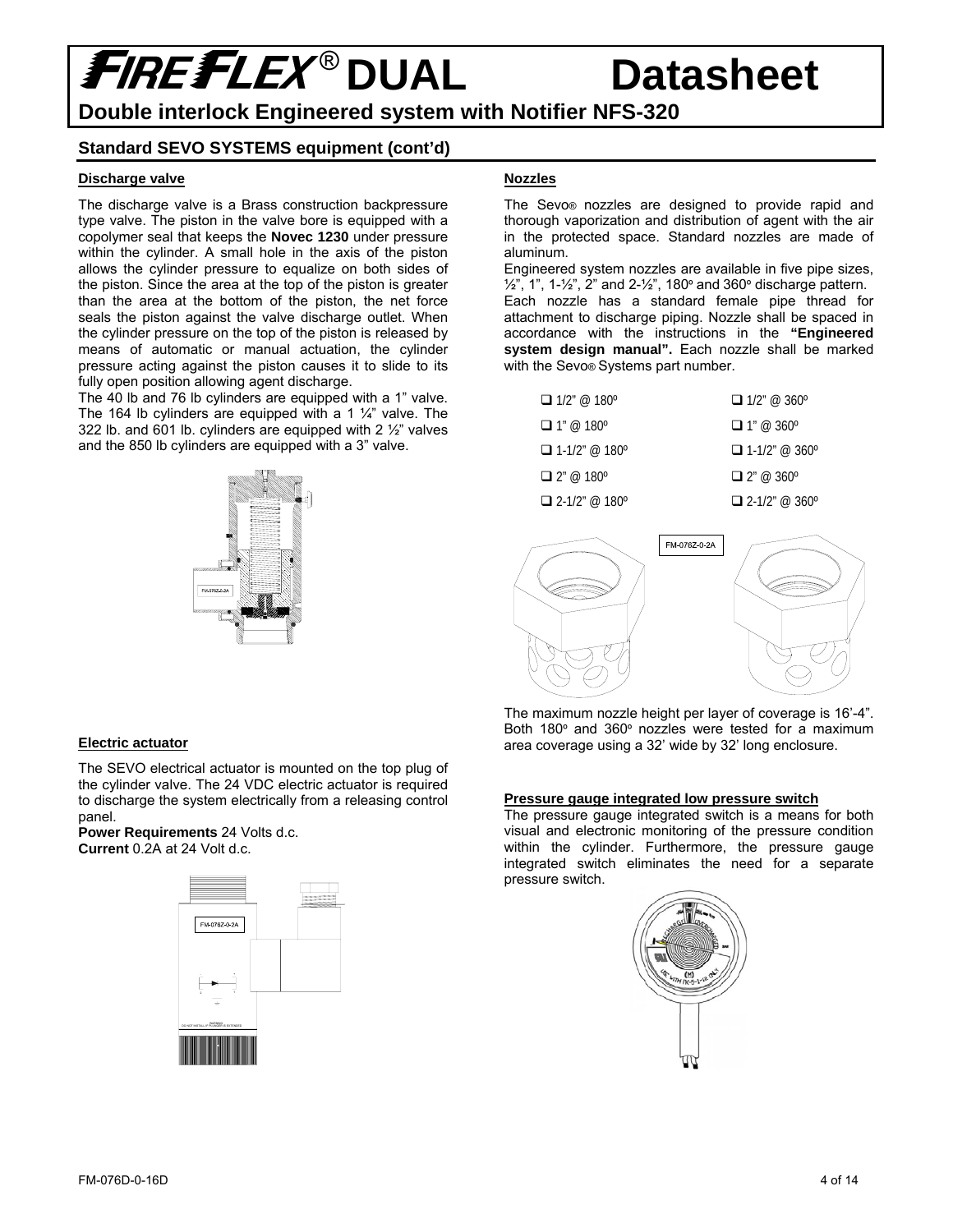## ® **DUAL Datasheet**

### **Double interlock Engineered system with Notifier NFS-320**

#### **Standard SEVO SYSTEMS equipment (cont'd)**

#### **Liquid Level Indicator**

The SEVO Liquid Level Indicator is a simple, manually operated device, which provides means to determine the fluid level in a vertically mounted cylinder. Use of this device allows for the content of fluid to be determined without removing cylinder from its bracketing and piping for weighing.

*Provided and available only on 322, 601 & 850 Cyl.* 



#### **Optional SEVO SYSTEMS equipment**

#### **Manual actuator (optional)**

The manual actuator features a push lever that vents pressure through the top of the valve causing the piston to rise and allow for Novec 1230 to discharge through the valve outlet. The manual actuator also has the option to mount on top of the stackable electric actuator allowing electrical or manual system activation.

As per NFPA 2001 (2008 Edition), **4.3.3.5.1.** A discharge pressure switch shall be required where mechanical system actuation is possible.



#### **Releasing circuit disable switch**

The releasing circuit disable switch is used to disable the clean agent electrical actuator. When the key is set to "Disable", the SEVO electrical actuator will be disconnected from the control panel's releasing circuit, causing a trouble signal and preventing accidental discharge during maintenance or inspection.



#### **Discharge pressure switch (optional)**

The discharge pressure switch is used to provide a means of detecting system activation. Upon activation of the cylinder valve, the discharge pressure switch contacts transfer to indicate discharge and/or to perform auxiliary functions required during system operation.

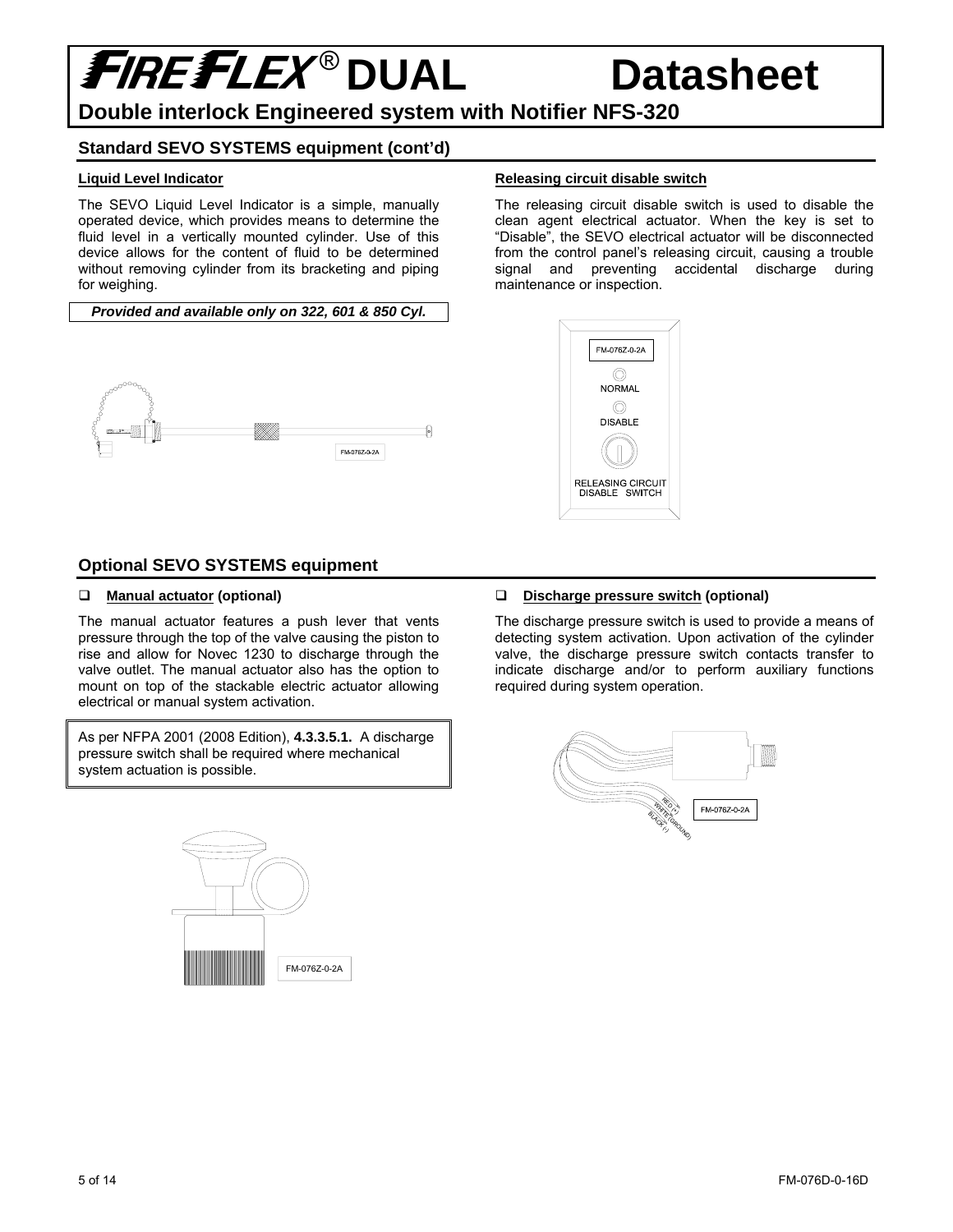## **FIREFLEX<sup>®</sup> DUAL Datasheet Double interlock Engineered system with Notifier NFS-320**

#### **Standard Preaction equipment**

#### **Preaction valve**

The Viking Model F-1 Deluge Valve is a quick-opening, differential diaphragm flood valve with one moving mechanism. The deluge valve is used to control water flow in preaction sprinkler systems. The valve is held closed by system water pressure trapped in the priming chamber, keeping the outlet chamber and system piping dry. In fire conditions, when the releasing system operates, pressure is released from the priming chamber. The deluge valve clapper opens to allow water to flow into the system

 $\Box$  2"  $\Box$  3"



#### **Preaction riser check valve**

The Viking 2" spring loaded In-Line check valve is a general purpose rubber-faced check valve approved for use in fire-service systems. The Spring Loaded In-Line check valve is manufactured with a brass body, brass seat, and a rubber-faced clapper assembly.

The Viking 3" Easy Riser® Swing check valve is a general purpose rubber-faced check valve approved for use in fire service systems. The valve is for use in preaction system risers.



#### **Solenoid valve**

The high pressure solenoid valve is a two-way type with one inlet and one outlet. It is a packless, internal pilot operated valve, suitable for use in releasing water pressure from the priming chamber of Viking Deluge Valves. The solenoid valve has floating diaphragm construction, which requires a minimum pressure drop across the valve to operate properly.



#### **Pneumatic actuator**

Used in conjunction with the solenoid valve, the Viking Pneumatic Actuator is a spring loaded, rolling diaphragm and piston operated valve. It is used wherever a combination is required between the detection and system's loss of air.



#### **Low air supervisory switch**

The low pressure switch monitors the pressure within the sprinkler piping should a loss of the air below 25 Psi occur. The pressure switch contacts transfer indicating supervisory signal.



#### **Alarm pressure switch**

The alarm pressure switch monitors the water flow within the sprinkler piping. Should the Deluge Valve clapper opens to allow water to flow into the sprinkler piping. The alarm pressure switch will activate, indicating a water flow signal

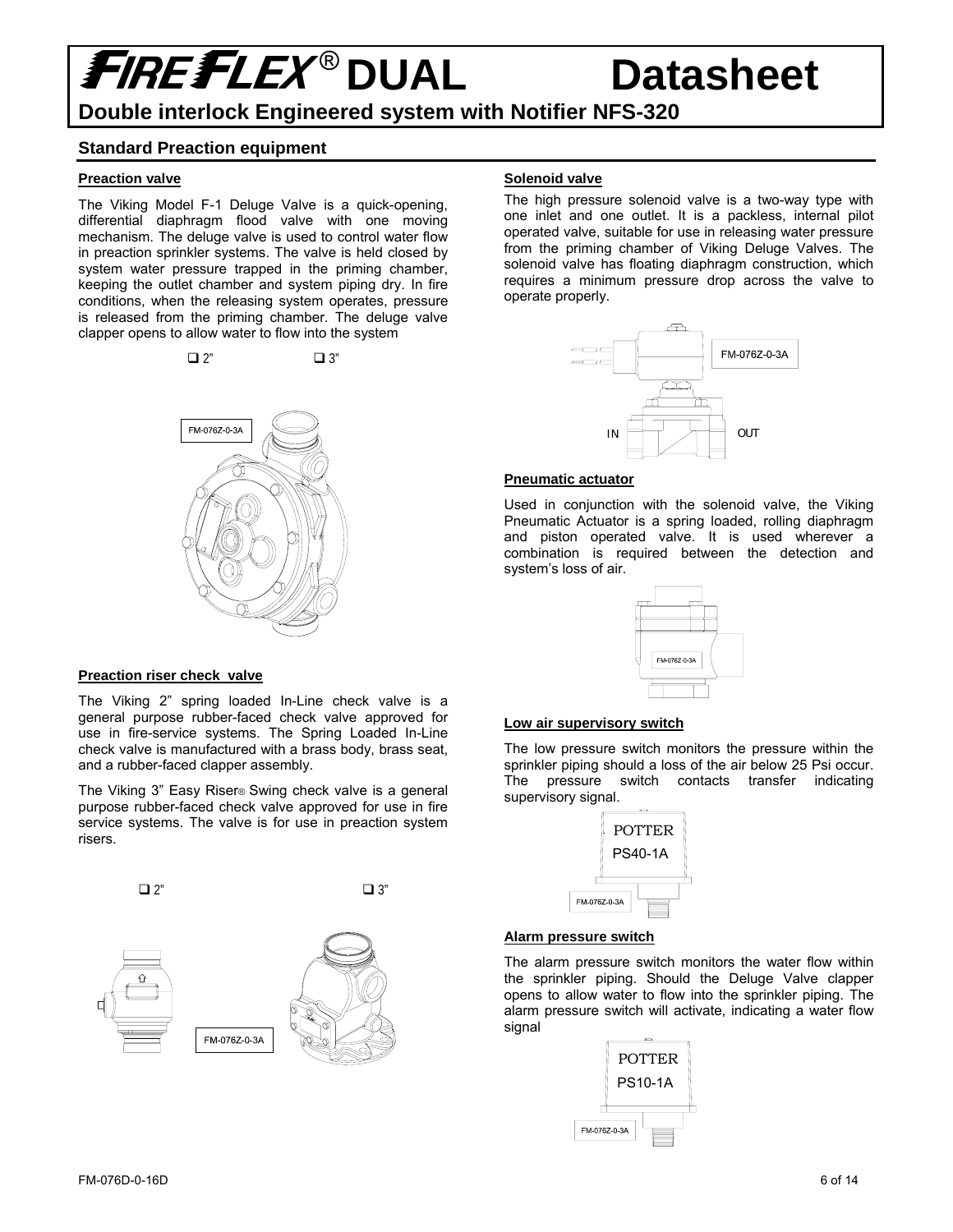### **Double interlock Engineered system with Notifier NFS-320**

#### **Preaction system - Air supply**

#### **Direct air compressor** (Style "A")

Used only for the sprinkler piping network of the preaction system. Air supply Style "A" includes the air compressor mounted inside the *FIREFLEX***® DUAL** cabinet with its supervisory trim and options. Compressor is factory piped to the sprinkler piping system riser. It is available in three (3) sizes:

#### **1/6HP 1/3HP 1/2HP**

All the above air compressors are oiless piston type without reservoir and have open, single phase motor with internal thermal protection and supply voltage of

FM-076Z-0-IA

TO PNEUMATIC **ACTUATOR** 

#### **120Vca, 60Hz 220Vca, 50Hz.**

### **Air Pressure Maintenance Device** (Style "B")

Used only for the sprinkler piping network of preaction system, when an external air supply is provided by others (tank mounted compressor, plant air or dry nitrogen cylinders) and piped to the air inlet port of the unit. Air supply style "B" provides an Air Pressure Maintenance Device (APMD) trim, factory mounted in the **FireFlex® DUAL** cabinet.



**Note:** The external air supply must be restricted to insure that it cannot replace air as fast as it escapes when a releasing device or sprinkler operates.



TO DRAIN COLLECTOR

| Compressor<br>size | <b>CFM</b><br>@ 40 psi | <b>120VAC</b><br>System capacity<br>to pump 40 psi<br>in 30 minutes | <b>220VAC</b><br>System capacity<br>to pump 40 psi<br>in 30 minutes |
|--------------------|------------------------|---------------------------------------------------------------------|---------------------------------------------------------------------|
| $1/6$ HP           | 1.33 CFM               | 110 gallons                                                         | 90 gallons                                                          |
| $1/3$ HP           | 2.61 CFM               | 215 gallons                                                         | 170 gallons                                                         |
| $1/2$ HP           | 4.06 CFM               | 335 gallons                                                         | 270 gallons                                                         |

TO SPRINKLERS RISER

#### Compressor Amp rating

| Compressor size | Amp rating $@$<br>120VAC, 60Hz | Amp rating $@$<br>220VAC, 50/60Hz |
|-----------------|--------------------------------|-----------------------------------|
| $1/6$ HP        | 6.6 A                          | 3.3A                              |
| $1/3$ HP        | 6.6 A                          | 3.3A                              |
| $1/2$ HP        | 8 A                            | 4 A                               |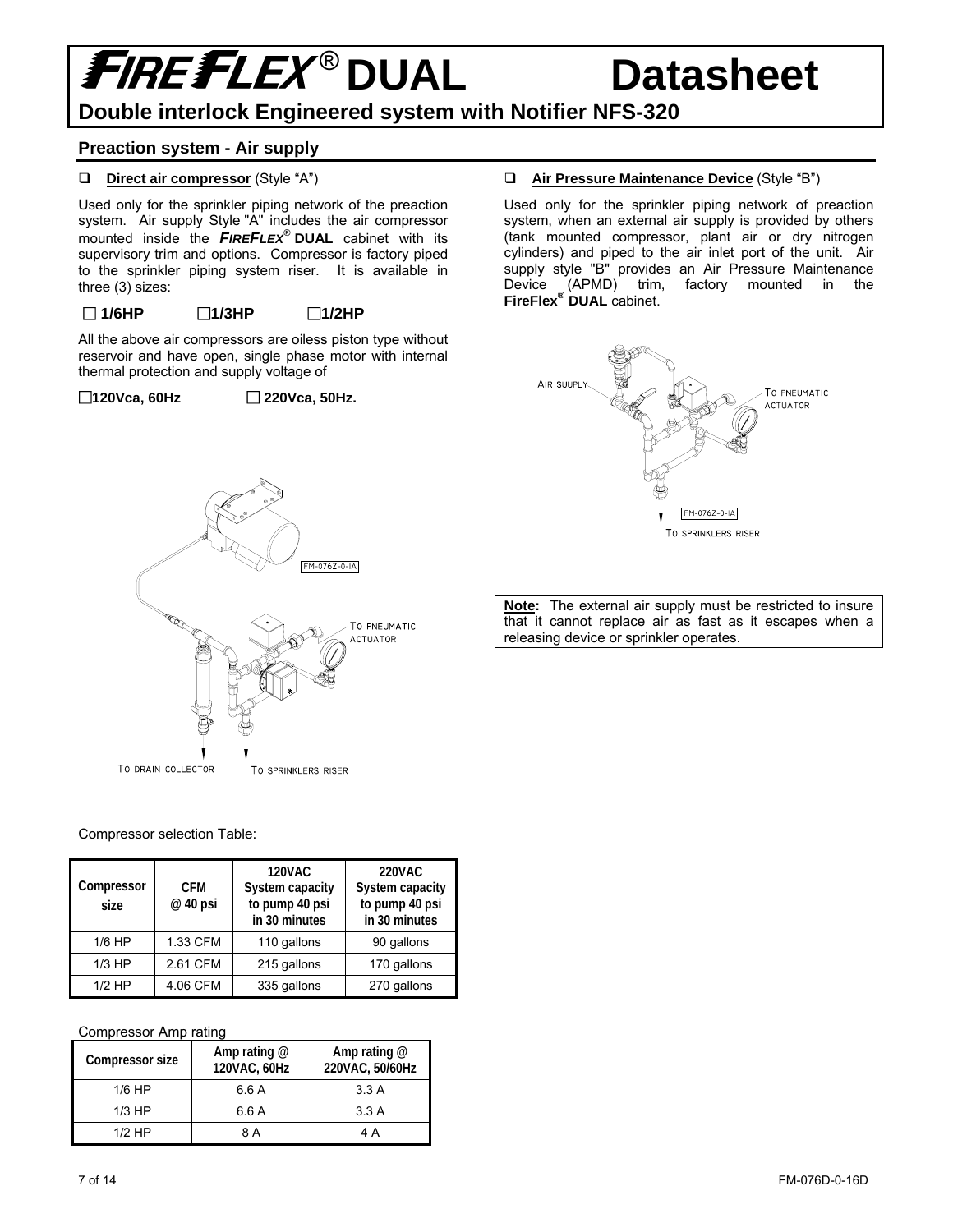### **Double interlock Engineered system with Notifier NFS-320**

#### **Optional PREACTION equipment**

#### **Shut-off valve & sight glass (optional)**

The Shut-off Valve & Sight Glass Option is intended to be used for applications where testing of the system operation without filling the sprinkler piping network is desirable and where it is critical that all functions of the preaction system be tested under actual discharge conditions.

#### **Semi-flanged inlet / outlet (optional)**

When required by the user, **FireFlex® DUAL** units can be provided in a semi-flanged configuration.

The semi flanged option provides flanged fittings only on the water inlet pipe (left side) and on the system riser outlet. The drain manifold is provided with a threaded connection (left side). The rest of the fittings are the same as usual with the main components being provided in the standard flanged / grooved configuration.





#### **Dehydrator (optional)**

The Viking Dehydrator is a manually regenerated desiccant-type air dryer. The desiccant acts as a moisture indicator by changing color, and is visible through the required bowl guard and transparent plastic bowl.

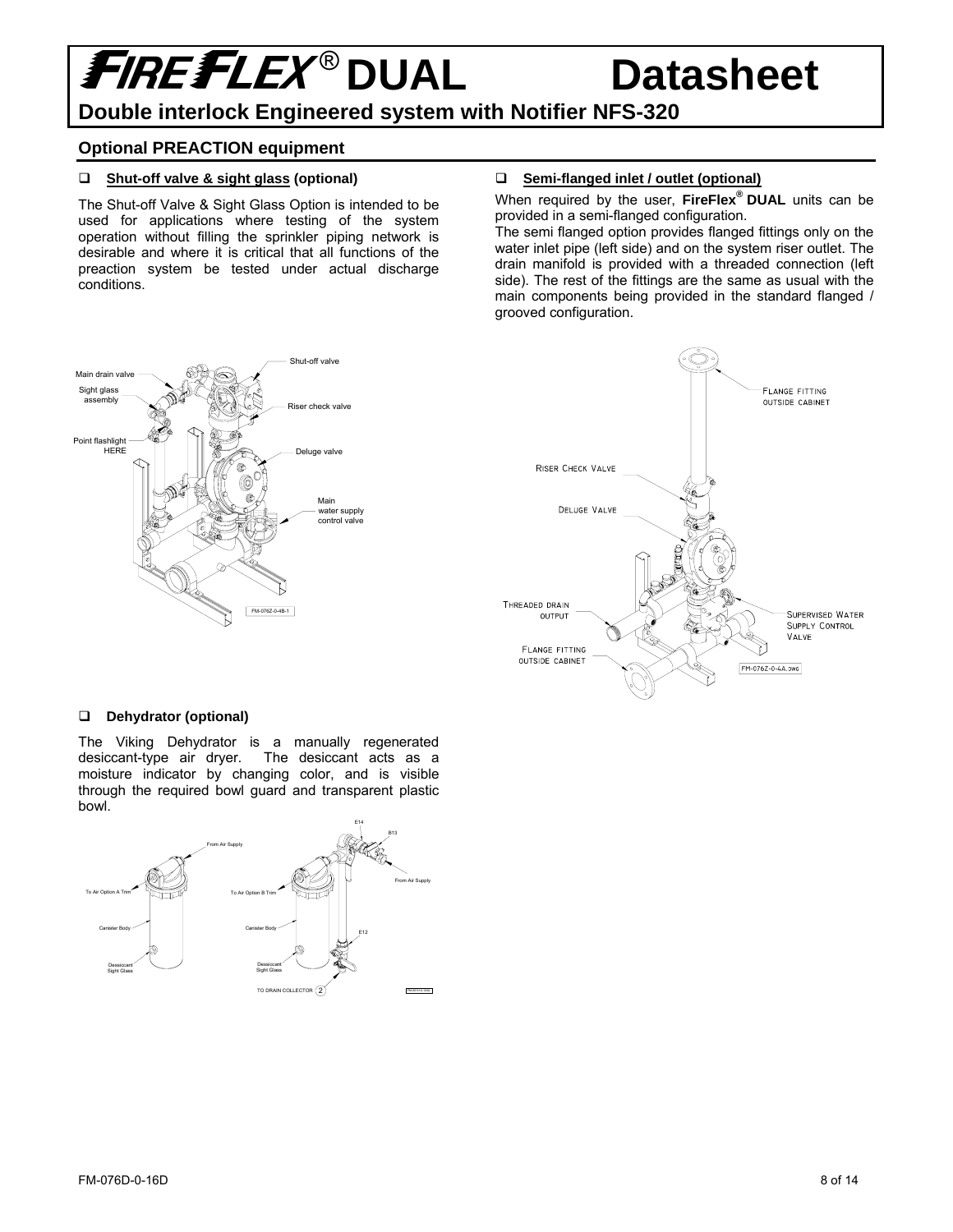## **FIREFLEX® DUAL Datasheet**

**Double interlock Engineered system with Notifier NFS-320** 

#### **Details & field wiring diagrams**

**Cabinet with main components, shown without door(s)** 

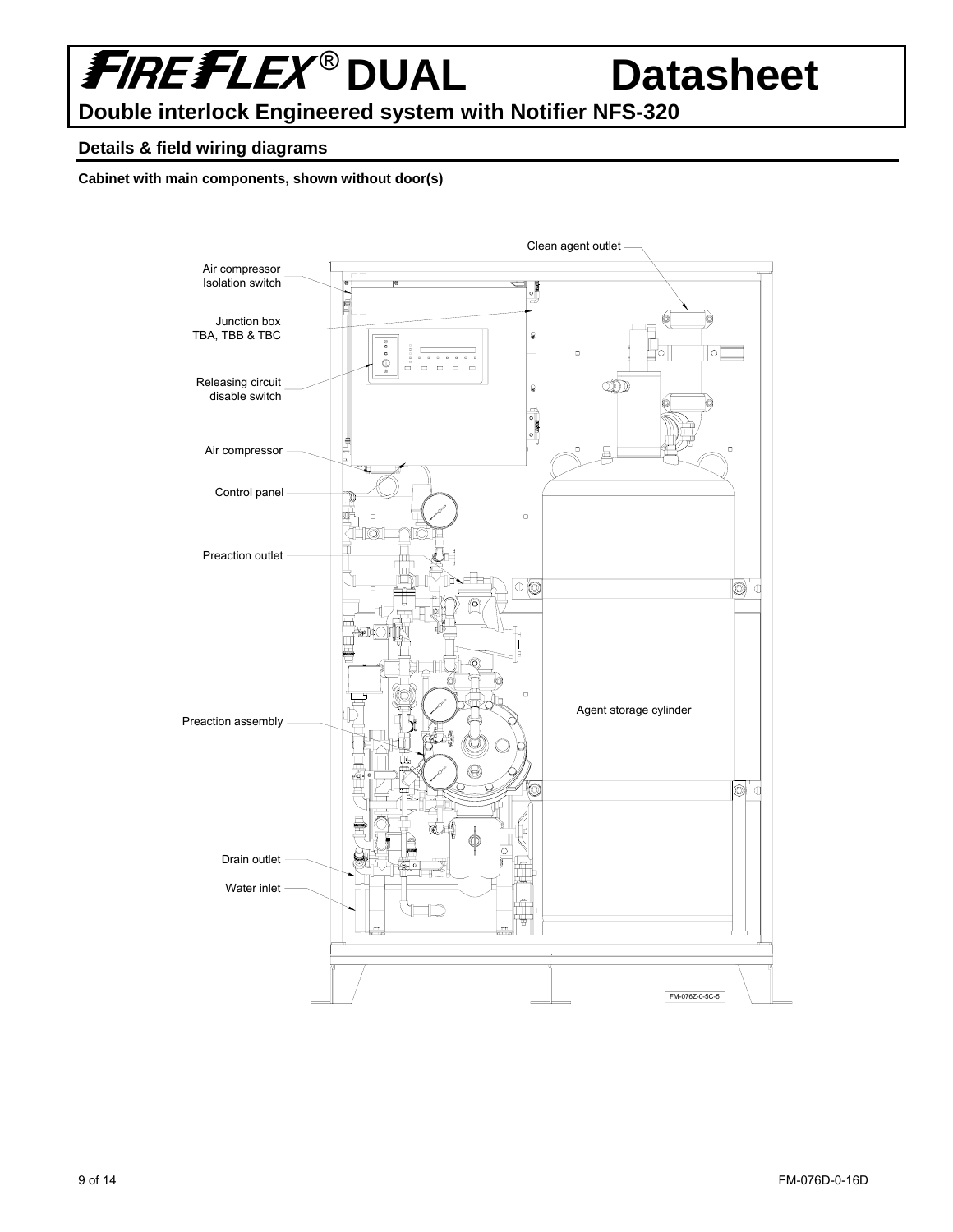**Double interlock Engineered system with Notifier NFS-320** 

#### **Wiring diagram**



#### **Power limited (supervised) initiating device circuits**

Detection Zone 1 and 2 (Class A or B) End of line resistor: 3.9KΩ, ¼W Loop resistance: 25Ω max. Leave EOL device (provided) on all unused circuits. Refer to the NFS-320 control panel manual for smoke detector compatibility.

#### **Power limited (supervised) initiating device circuits**

Abort and Manual release circuits (Class B) End of line: 47KΩ, ¼W Max. loop resistance: 50Ω Leave EOL (provided) on all unused circuits. For dry contact supervisory devices only

#### **Auxiliary relay contacts**

Rated 2A, 30VDC resistive Rated 1A, 30VDC (0.6pF) inductive Rated 0.5A, 125VCA (0.35pF) pilot duty

#### **Power limited (supervised) notification appliance circuits**

NAC Circuit 1 and 2 (Class B) End of line resistor: 2.2KΩ, ½W Nominal operating voltage: 24VDC regulated Maximum wiring voltage drop into alarm: 1.2V Maximum usable current per circuit: 1.5A Maximum total current (including 24VDC): 3A Polarity is reversed in supervisory condition. Leave EOL device (provided) on all unused circuits. Refer to the NFS-320 control panel manual for device compatibility.

#### **Auxiliary Power 24Vdc Regulated Source**

Nominal voltage: 24VDC, 176mVrms ripple Maximum available current: 1.25A for resettable 4 wires smoke detectors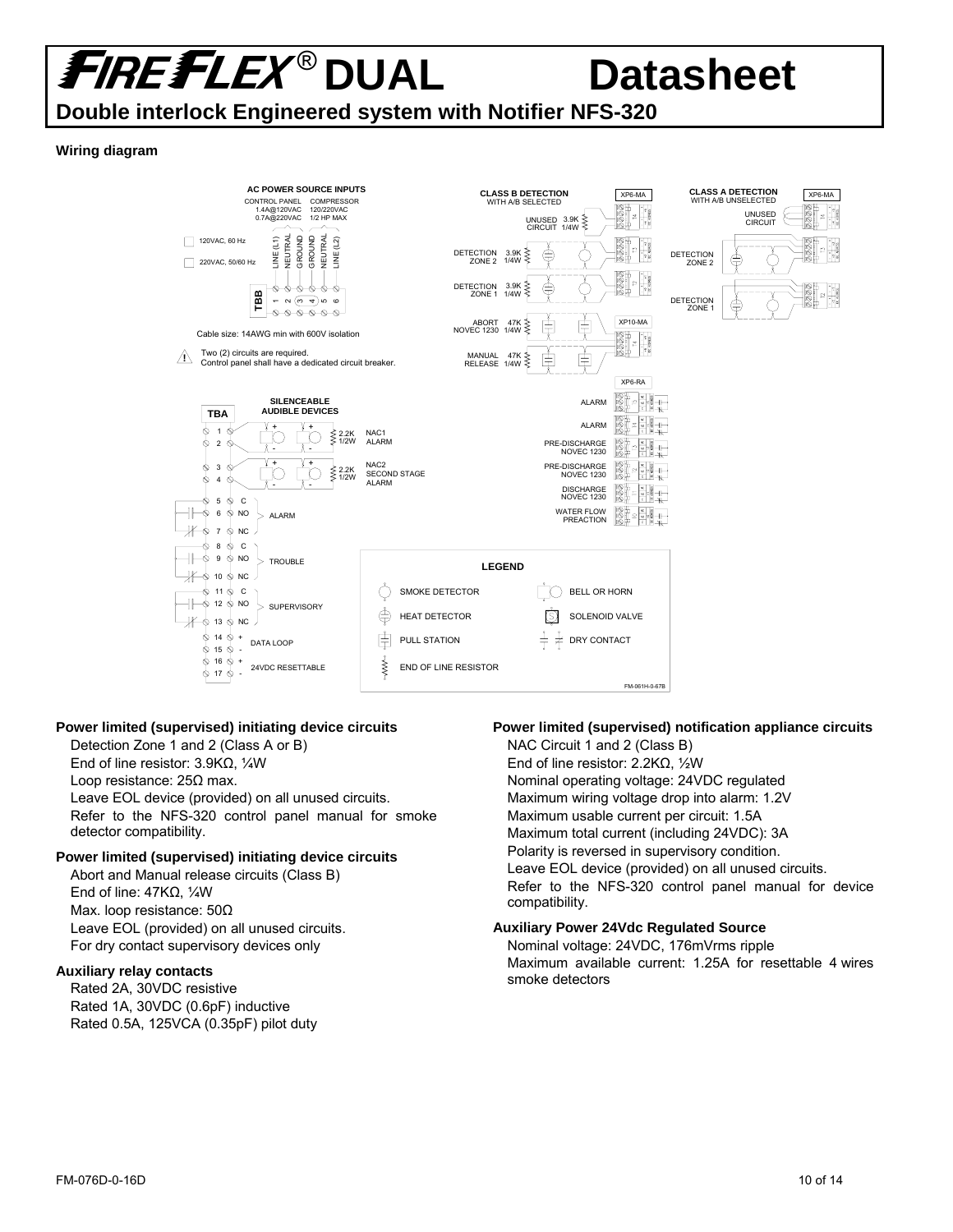### **Double interlock Engineered system with Notifier NFS-320**

#### **Cabinet**

The *FIREFLEX®*  **DUAL** cabinet is made of sturdy 14 gauge steel. Refer to table 8.1 and figure 8.2 for dimensions.

All surfaces are rust proof coated, inside and outside, with fire red, oven baked polyester powder on phosphate base. Cabinet is provided with two doors, all provided with a neoprene gasket to avoid vibrations, giving the access to the pressure gauges reading and the manual emergency release.

Cabinet doors are provided with hinges that can easily be disassembled on site to remove the door assemblies for installation and servicing. The cabinet assembly is preassembled, pre-wired, and factory tested under ISO-9001 conditions. Refer to tables 8.2 & 8.3 and figures 8.3 & 8.4 for installation and clearances details.

Electrical junction boxes are integrated inside the cabinet for connection of detection system, auxiliary contacts and signaling devices. Knockouts can be drilled by the installing contractor on-site but must adhere to the restrictions indicated on figure 8.1.

#### **Figure 8.1 - Drilling details**

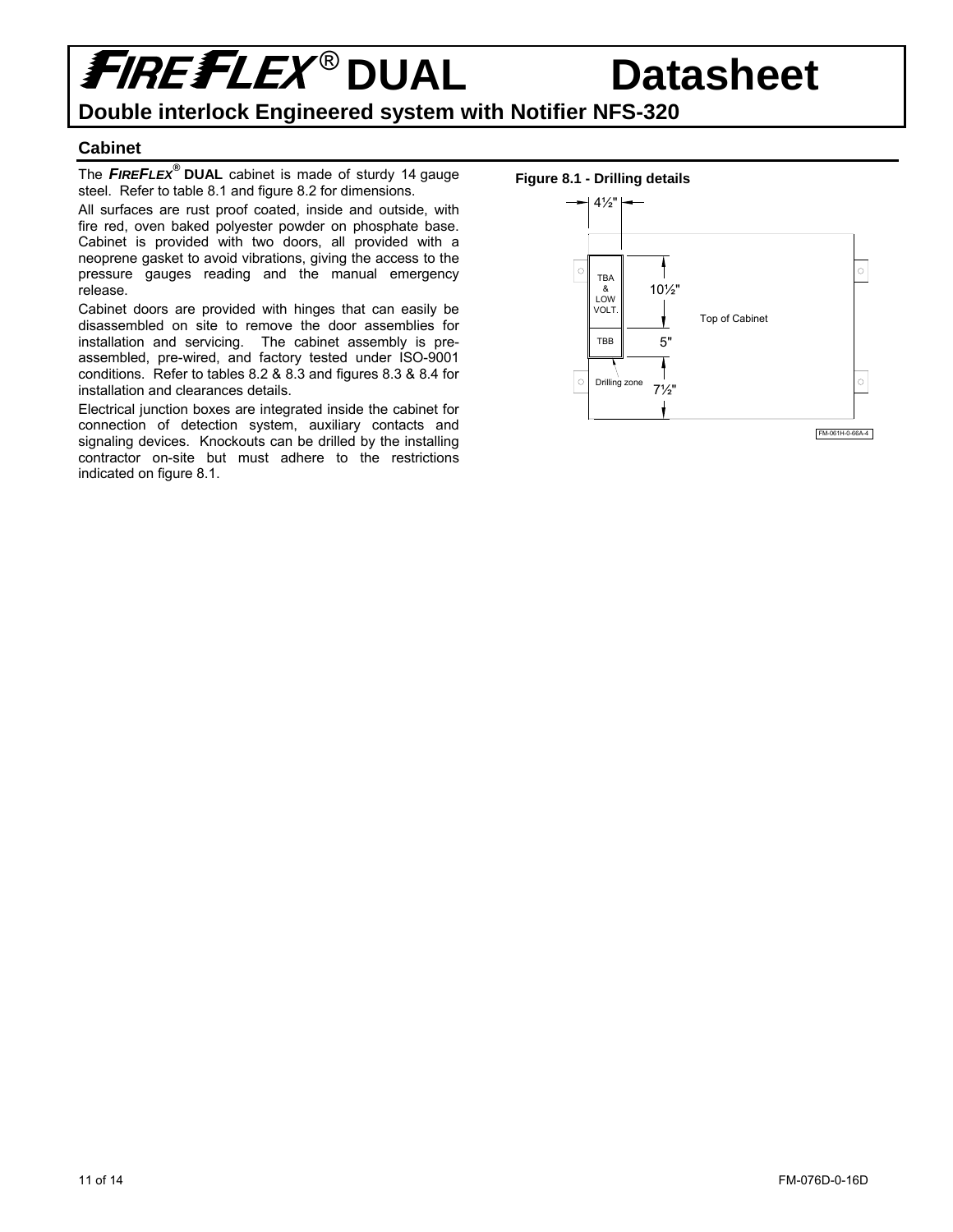# **FIREFLEX® DUAL Datasheet**

**Double interlock Engineered system with Notifier NFS-320** 

#### **Table 8.1** - Cabinet dimensions

| <b>Size</b> | A                 | В   | С                 | D                 |     |                   | G               |
|-------------|-------------------|-----|-------------------|-------------------|-----|-------------------|-----------------|
| 36"         | $35\frac{3}{4}$ " | 25" | $77\%$ "          | $39\frac{3}{4}$ " | 15" | $37\frac{3}{4}$ " | $12\frac{3}{4}$ |
| 46"         | 46"               | 25" | $77\frac{1}{8}$ " | 50"               | 15" | 48"               | 23"             |
| 52"         | 52"               | 31" | 81"               | 56"               | 21" | 54"               | 26"             |

#### **Table 8.2** - Preaction piping installation

| п   | ν               | ı<br>" |    | Μ                | N <sub>1</sub> | N <sub>2</sub>      |    |                   | w              |
|-----|-----------------|--------|----|------------------|----------------|---------------------|----|-------------------|----------------|
| יימ | $11\frac{1}{2}$ | 8"     | 5" | $9\frac{3}{4}$ " | 45"            | 48%"                | 4" | $11\frac{1}{2}$   | $3\frac{1}{2}$ |
| 3"  | $11\frac{1}{2}$ | 9"     | 4" | $9\frac{1}{2}$   | 45"            | 48 <sup>7</sup> ⁄8" | 4" | $12\frac{3}{4}$ " | 3"             |

#### **Notes:**

- 1. N1 refers to 36" or 46" cabinet. N2 refers to 52" cabinet.
- 2. Dimensions may slightly differ from real unit.

**Table 8.3** - **NOVEC 1230** piping installation

| Lbs | R              | S                | Т  | U                |
|-----|----------------|------------------|----|------------------|
| 40  | 1"             | $2^{3}/4$ "      | 6" | $3\frac{1}{4}$   |
| 76  | $1\frac{1}{4}$ | $2^{3}/4$ "      | 6" | $3\frac{1}{4}$   |
| 164 | $1\frac{1}{2}$ | $2^{3}/4$ "      | 6" | $1\frac{3}{4}$ " |
| 322 | 2"             | $6\frac{3}{4}$ " | 6" | $4\frac{3}{4}$ " |
| 601 | $2\frac{1}{2}$ | $6\frac{1}{2}$ " | 6" | $3\frac{3}{4}$ " |
| 850 | 3"             | <b>g"</b>        | 7" | 5"               |

**Note:** Dimensions may slightly differ from real unit.

**Figure 2 - Cabinet dimensions**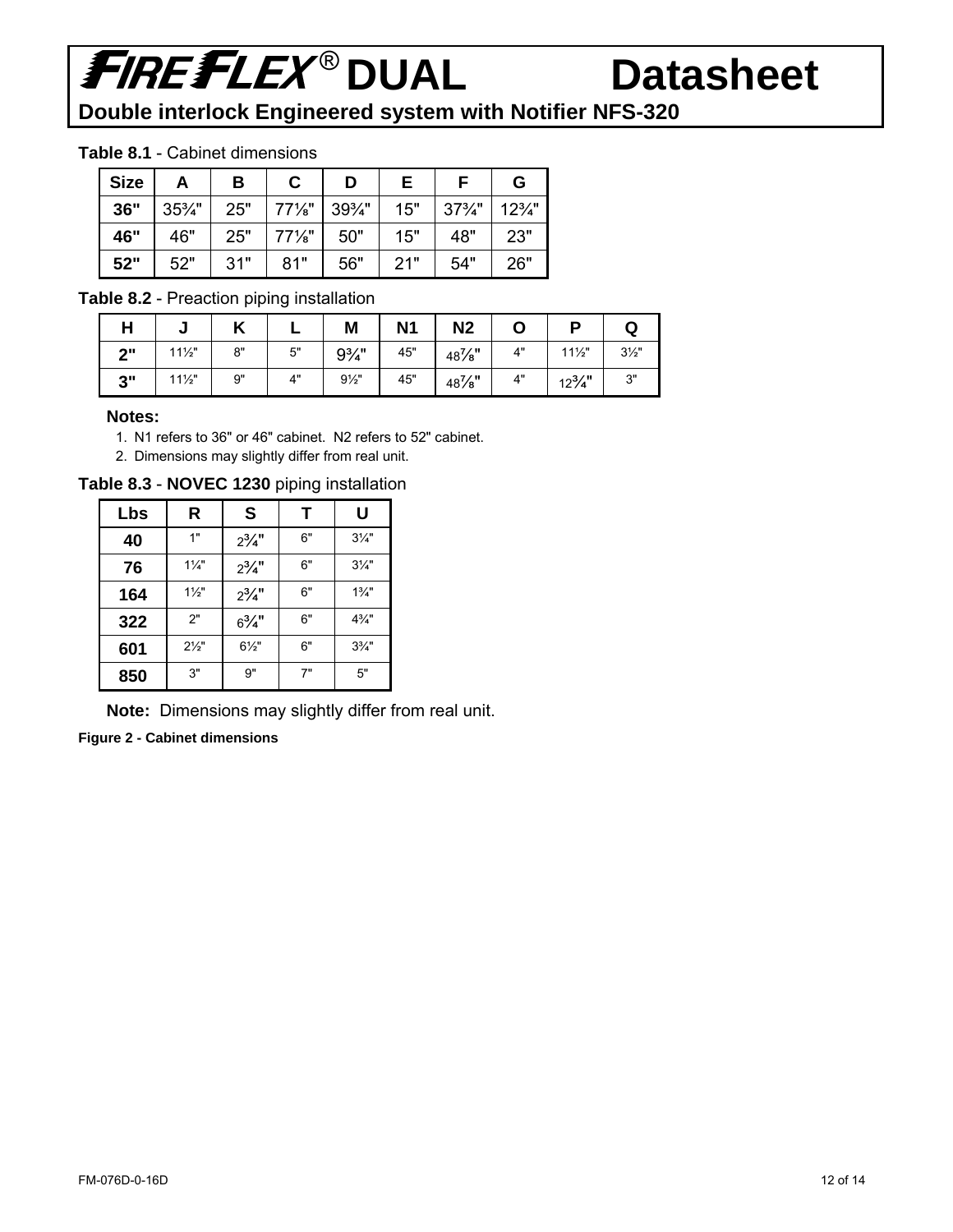

FM-061H-1-49B-6